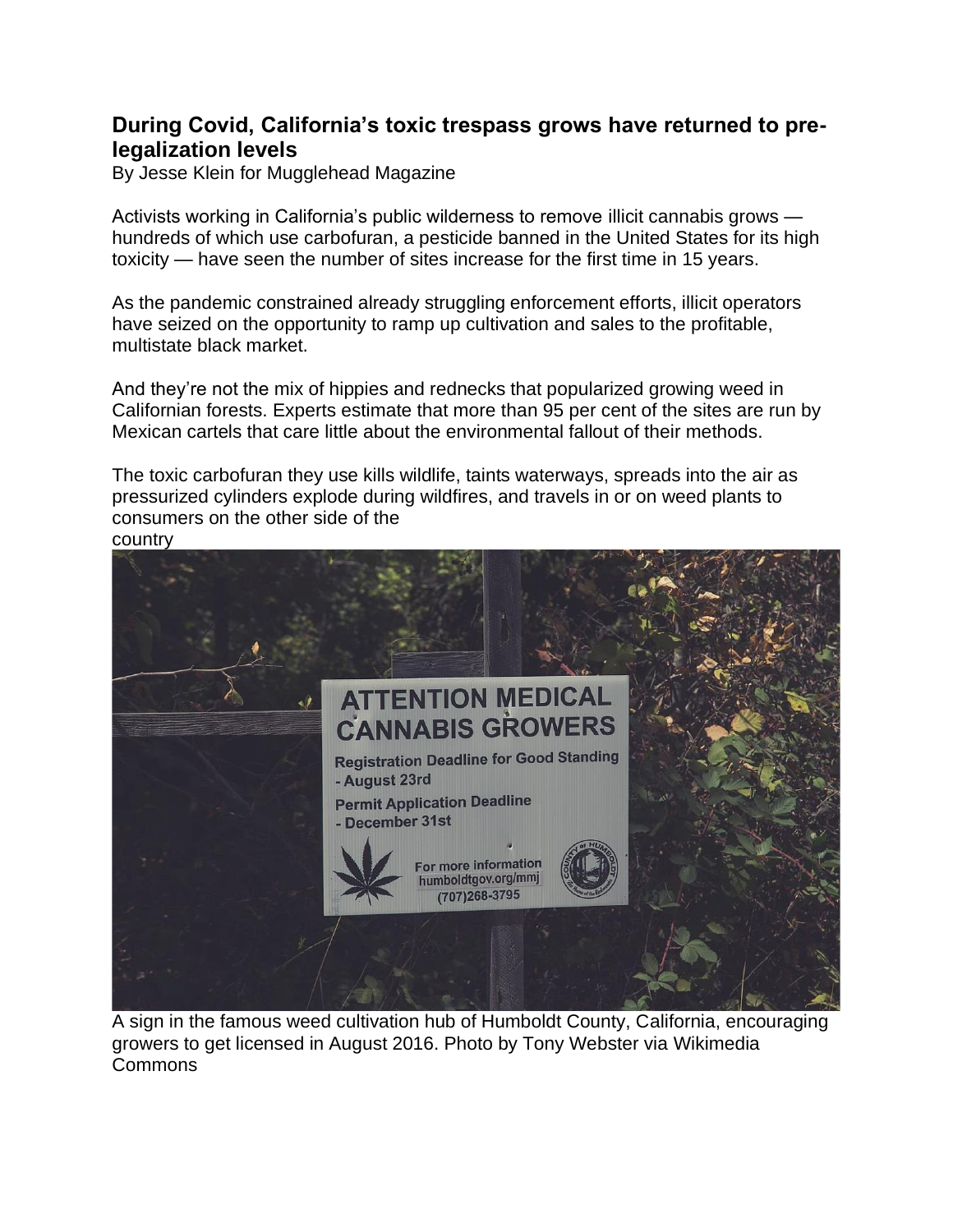## **Reclamation efforts have been underfunded and unorganized. Cartels are taking advantage**

Twenty million acres of dense national forest conceal an unregulated industry on California's public lands. Organizations like the [Cannabis Removal on Public](https://www.cropproject.org/) Lands [Project \(CROP\)](https://www.cropproject.org/) and the [International Cannabis Farmers Association \(ICFA\)s](https://www.icfa.farm/)ay California law enforcement need help.

"The law enforcement presence on those federal lands in California is extremely undermanned and outgunned," explains Rich McIntyre, director of CROP.

There's only one officer for every quarter-million acres of land, he says, and while growers have semi-automatic weapons, federal rangers are walking around with .38 caliber rifles.



California's 'Emerald Triangle,' — encompassing Humboldt, Mendocino and Trinity counties — is one of the most famous regions for growing cannabis in the world. Growers there are credited with popularizing 'sinsemilla' which refers to the practice of removing all male plants from a site to eliminate seeds and increase resin production. Image by O'Dea via [Wikimedia](https://creativecommons.org/licenses/by-sa/4.0/deed.en)  [Commons](https://creativecommons.org/licenses/by-sa/4.0/deed.en)

"Covid has emboldened them to increase the number of grows this year for the first time in 15 years," he says. "Law enforcement is seeing trespass grow activity on federal lands at pre-legalization levels."

And reclamation efforts have gotten harder as funds from the U.S. Forest Service budget have shifted towards fire abatement and suppression to deal with the increase in wildfires. But an uptick in wildfires is one of the symptoms of the trespass grows.

"It looks like the Dolan fire was set, at least in part, to try to draw attention away from the growing sites," McIntyre says. "Someone sets a fire someplace else just trying to attract attention from you as you're growing."

That fire had devastating consequences including killing 11 endangered condors, and the debris contributed to the massive landslide that destroyed a section of Highway 1 earlier this month.

[CROP's goals](https://www.cropproject.org/) are to get more state and federal resources for reclaiming trespass grow sites, expand forest service law enforcement in national forests and increase criminal penalties for bringing toxic chemicals onto public lands.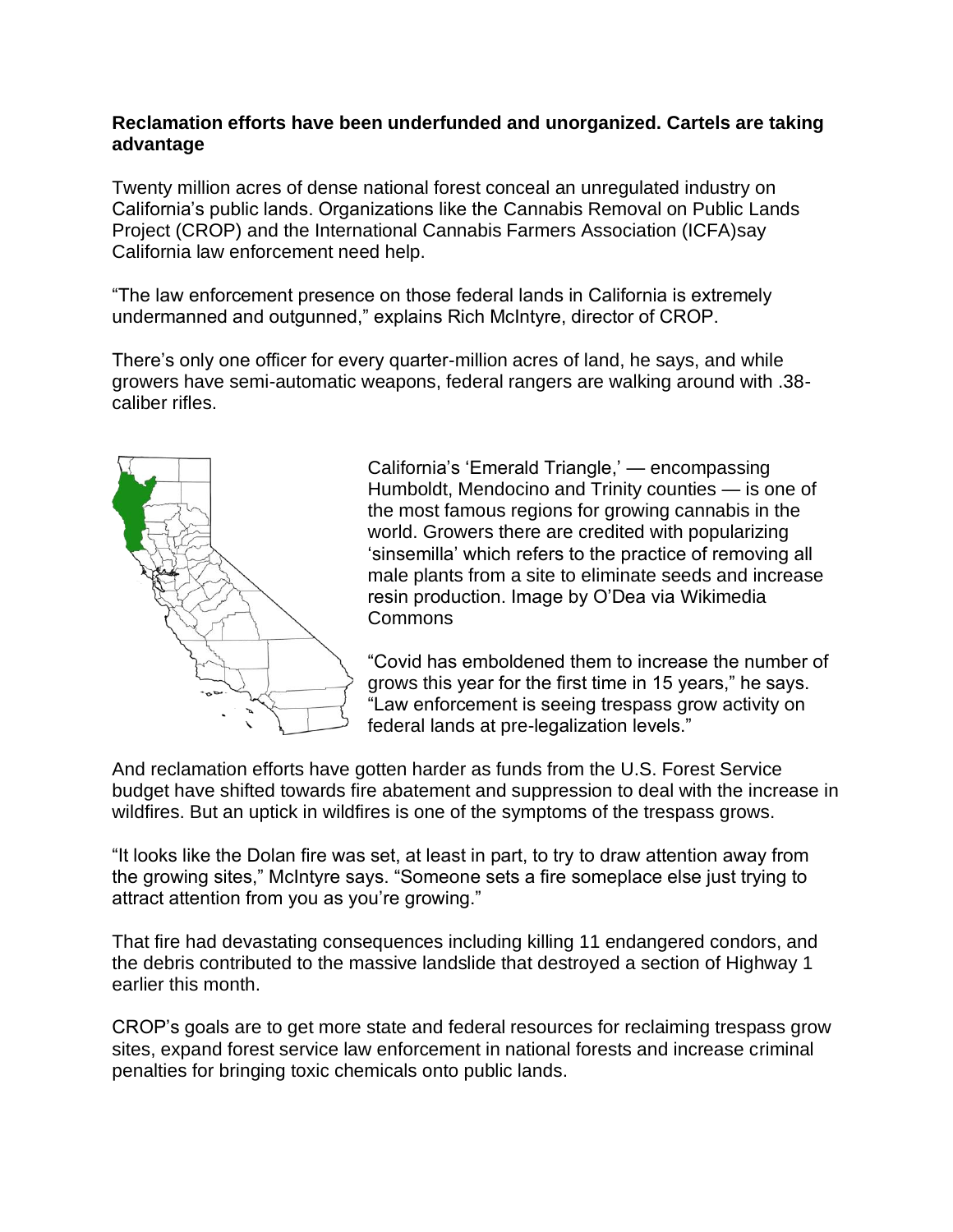Toxic pesticides, including carbofuran, can be vaporized during wildfires, creating noxious fumes that are toxic to the nervous system — which can cause dizziness, nausea and sometimes seizures or cardiac arrest.

McIntyre says the presence of carbofuran has impeded firefighters' efforts to douse wildfires.



The Dolan fire raged from September to December in 2020. A man originally said the fires were set to hide a series of murders, but doubts have been cast on the accuracy of his claims as well as his mental fitness. Public domain image

#### **Increase enforcement or defund the police?**

However, a movement asking for increased law enforcement is difficult in 2021, when many are calling to defund the police.

Specifically people involved in cannabis cultivation, which have long been the most vulnerable in the industry, are now being left behind as the marijuana movement is dominated by big capital interest.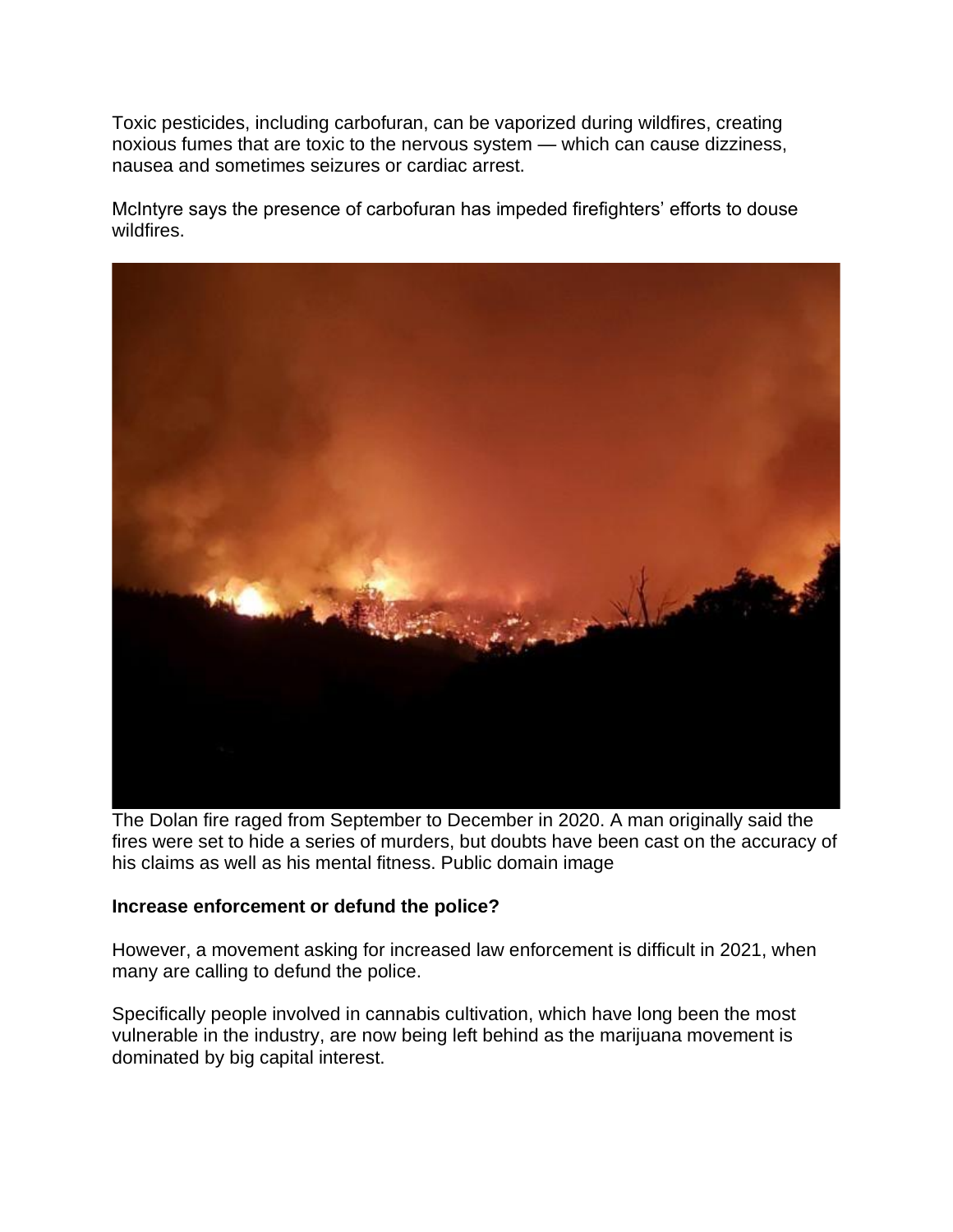California has created social equity programs to get people from minority and underprivileged groups involved in legal cannabis. The program provides help to break into the high-barrier industry, and even supplies the cultivation applications in Spanish.

But the programs have been rife with failure and corruption, and many aren't at all interested in joining the licit industry.

"Typically, the reason why people continue to cultivate on private lands is because there's no cost," says Jackee Riccio, regional field director at CROP. "They can use water, they can use land, they don't have a landlord, they don't owe money. And they definitely don't have money for the taxes."

According to Riccio, the group most impacted by the trespass grows are tribal communities living on the lands. CROP has included Indigenous leaders from regional tribes into their program. Some of the growers are cultivating on tribal mounds, which affects the tribes' cultural resources, harming their way of life both physically and spiritually.

The hope with legalization was the cartels would struggle to find a market, but the illicit sector is strong as ever. ICFA executive director Kristin Nevedal notes that cannabis on the unregulated market sells for about 60 per cent more.

"There's zero overhead in the illicit market," she says. "There's zero testing expenses. There's zero taxes. Those price points are factored in and everyone [on the legal side] has so much expense that they can't afford to pay the farmer US\$1,600–\$1,700 a pound on cannabis."

But illicit operators can. In contrast, the legal rate for harvested weed is around US\$1,000 per pound.

CROP estimates that 80 per cent of the trespass cannabis is going to East Coast cities and upper Midwest cities, like Chicago, New York and Boston.

#### **Known and unknown harms of toxic carbofuran**

The trespass grows are harmful to the environment, wildlife and humans. Growers haul in huge amounts of trash, planting equipment and habitation infrastructure like stoves into the previously pristine natural landscape.

Most of the sites use carbofuran. One ingested teaspoon can kill a full-grown bear. Direct human exposure to the chemical is extremely toxic, and [can be deadly.](https://pubmed.ncbi.nlm.nih.gov/1545210/)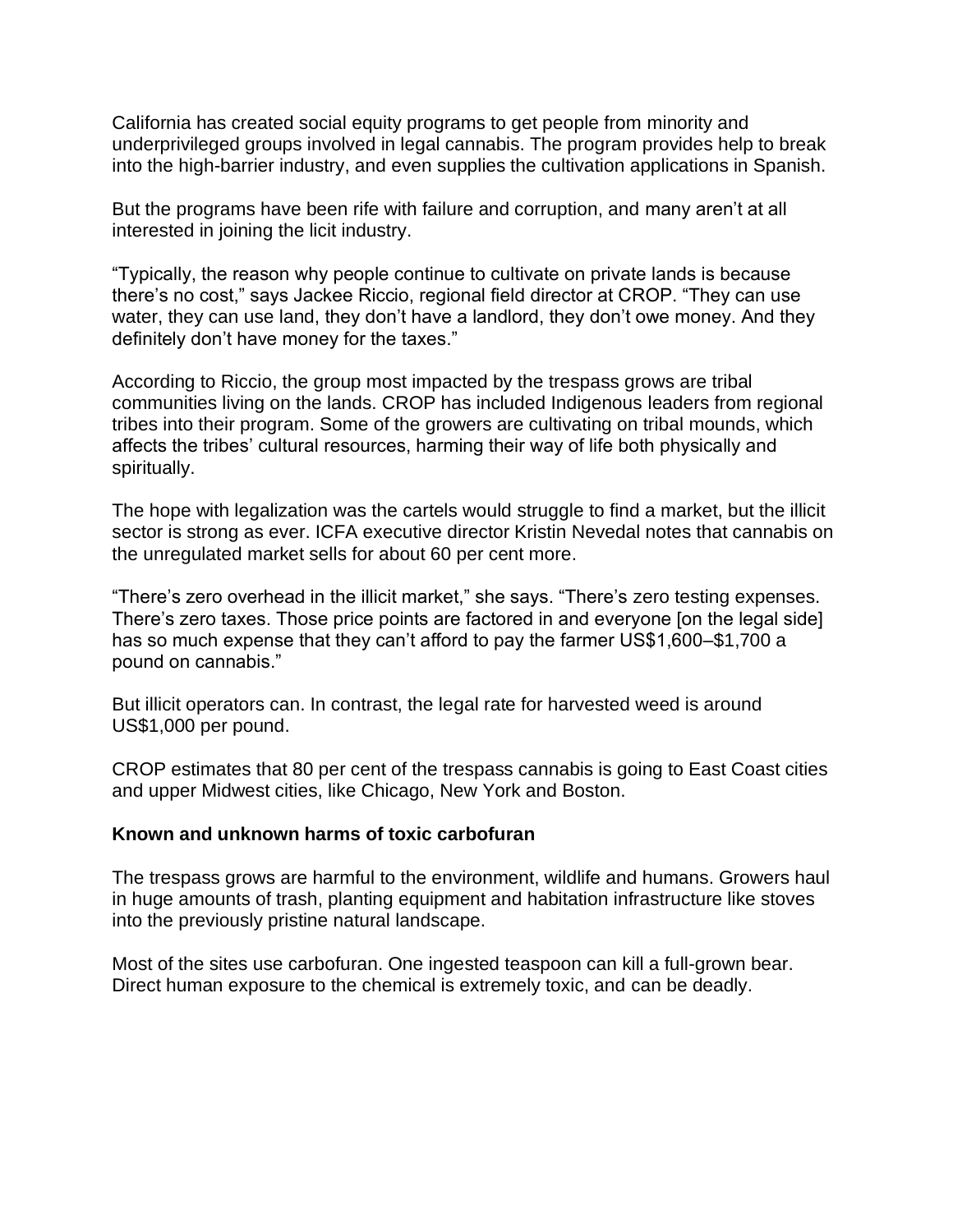

Cannabis bioaccumulates materials from the soil, like pesticides, better than most food crops. Photo by Hung T. Vu via CROP

"Every site is responsible for five or 10 animal deaths," says Greta Wengert, executive director of the [Integral Ecology Research Center.](http://www.iercecology.org/) Extrapolating that number across the 300–400 grow sites, she estimates that hundreds or thousands of animals die as a result each year.

While workers using carbofuran are vulnerable to exposure themselves, some experts are concerned the pesticide could be harming cannabis users. According to Riccio, weed is a very good bio-accumulator, meaning it can easily uptake chemicals from the soil.

While it's possible that cannabis grown with carbofuran could negatively impact health when inhaled or ingested, little research has been done on the effects or how much of the pesticide is making its way to consumers.

Wengert has tested ready-for-sale product found on raided grow sites and found carbofuran in the buds.

The pesticide has been banned in the U.S., but the [World Health Organizations](https://www.who.int/water_sanitation_health/dwq/chemicals/carbofuran.pdf)ays carbofuran is generally not found in other treated crops, so the greatest risk is likely direct exposure either in the air, water or on the plant's surface.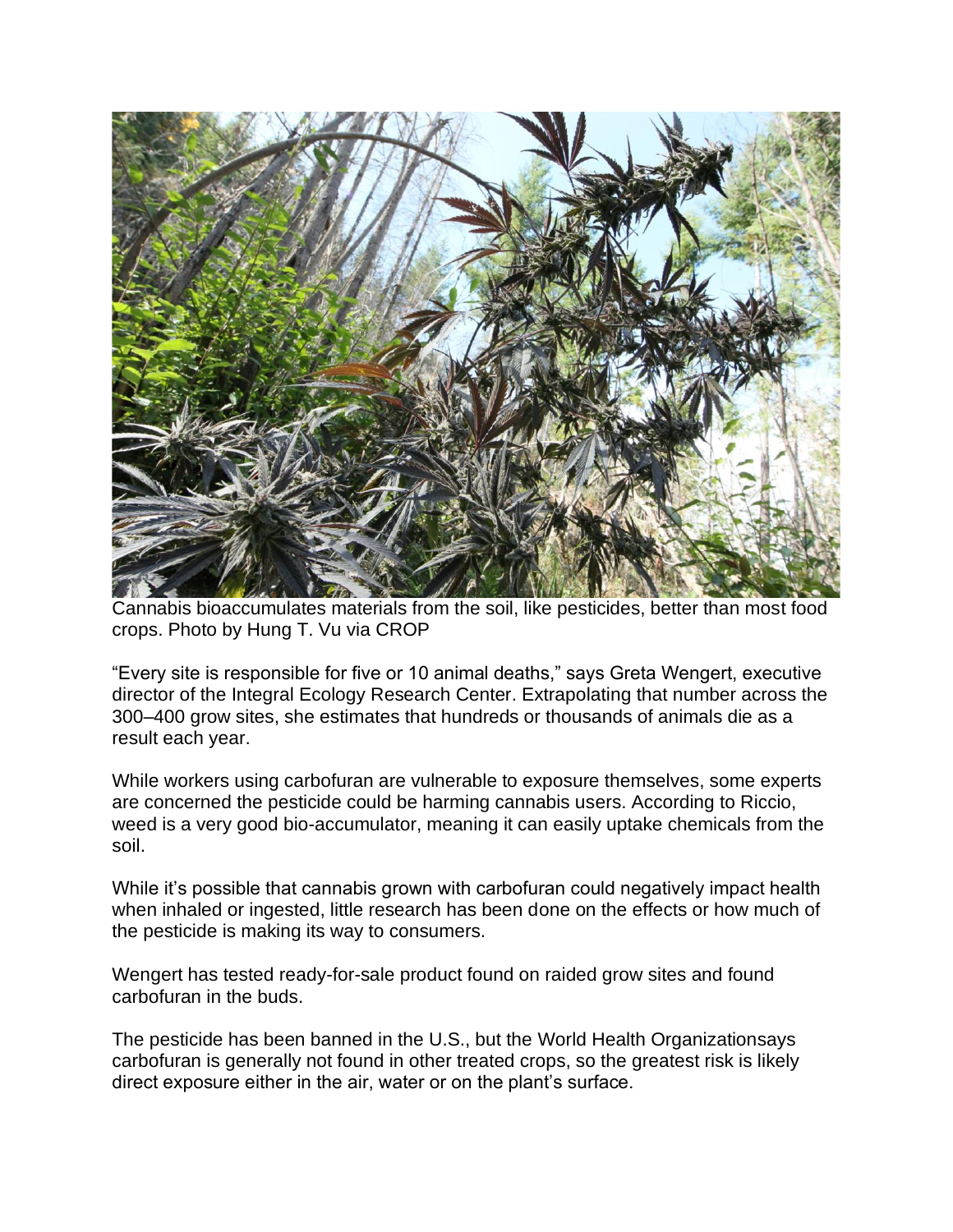## **CROP is asking for US\$25 million from Congress to curb trespass grows**

To shutdown trespass grows and get carbofuran-tainted weed out of the unregulated market, organizations need money and resources.

CROP is presenting a bipartisan bill in Congress seeking US\$25 million over five years. The bill proposes the money go toward increasing law enforcement and general funding to dismantle the sites.

One of the biggest challenges is removing all the grow-site infrastructure so it can't be easily replanted the next season.

"With trespass cultivation you can eradicate, meaning cut down the plants and haul them out, but enforcement doesn't remove the water dams that were put in, remove the miles of water line, take out the supplies that were brought in including the trash, nutrients, and pesticides, or take out the miles and miles of drip irrigation," says Nevedal of the ICFA. "When that infrastructure remains in place, that location is a perfect target to be replanted."

With the grow sites buried deep in national forests, there are no roads to easily remove the infrastructure and, according to Nevedal, dragging it out by hand is unrealistic. Usually, helicopters are required.

But for years the reclamation effort has been put solely on the back of law enforcement without funding or partnerships, so the logistics for coordinated reclamation efforts has been largely out of the picture.